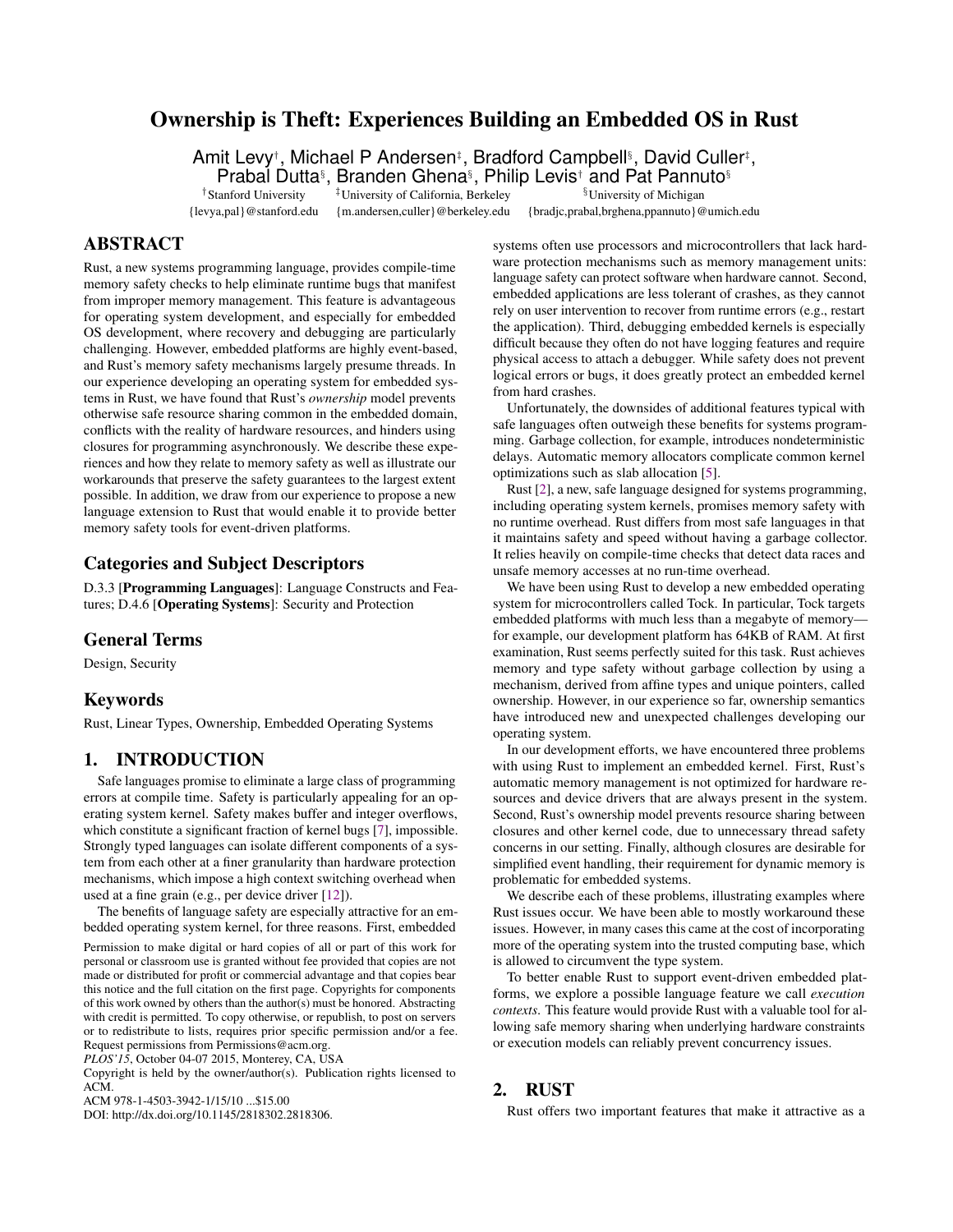language for writing a secure, embedded operating system. First, it preserves type safety without relying on a runtime garbage collector for memory management. Instead, Rust uses affine types [\[14\]](#page-5-4) to determine when memory can be freed *at compile-time*. Second, similar to Modula-3 [\[6\]](#page-5-5) and Haskell [\[13\]](#page-5-6), Rust allows the programmer to explicitly separate code which is strictly bound to the type syste from code which may subvert it.

#### 2.1 Memory Management with Ownership

Most safe languages achieve memory safety by using runtime checks to determine when memory can safely be freed. Rust, instead, avoids the runtime overhead by using the concept of *ownership*, generally referred to as affine types in the literature [\[14\]](#page-5-4).

Each value in Rust has a unique *owner*—namely, the variable to which it is bound. When the owner of a value goes out of scope, the value is freed. For example:

```
{
  let x = 43;
}
```
Within the scope above, memory for the value 43 is allocated and bound to the variable x. When the scope exits and  $x$  is no longer accessible its memory is reclaimed.

Because there can only be a single owner, aliasing is disallowed. Instead, values are either copied (if the type of the value implements the Copy trait) or moved between variables. Once a value is moved, it is no longer accessible from the original variable binding. For example, the following code is not permissible:

```
{
 let x = Foo::new();
 let y = x;println("{}", x);
}
```
Because  $\text{Foo}::\text{new}()$  has been moved from x to y, x is no longer valid. Similarly, moving a value into a function by passing it as an argument invalidates the original variable. As a result, functions must explicitly hand ownership back to the caller:

```
fn bar(x: Foo) \rightarrow Foo {
  // do something useful with 'x'
  x // <- return x
}
let my_x = Foo;let my_x = bar(my_x);
```
To simplify programming, Rust allows references to a value, called *borrows*, without invalidating the original variable. Borrows are created using an & and can be either mutable or immutable. There are two main restrictions on borrows:

- 1. A value can only be mutably borrowed if there are no other borrows of the value.
- 2. Borrows cannot outlive the value they borrow. This prevents dangling pointer bugs.

This ownership model allows the compiler to provide two important safety mechanisms. First, it allows the compiler to determine when to free dynamically allocated memory from the stack or heap. Memory bugs like double-free and use-after-free are impossible in this model. Second, it eliminates many data races by preventing concurrent access to resources by multiple threads.

In many systems, this ownership model works well. For example, in a threaded network server, resources such as client requests are logically isolated from each other and can be owned by a single thread. When multiple threads need to share a resource, they can pass ownership through channels. However, as we discuss in the rest of this paper, it does not work well in systems that use non threadbased concurrency models and when resources must be shared.

## 2.2 The unsafe Keyword

Rust has an explicit separation between *trusted* code, which can circumvent the type system in certain ways, from *untrusted* code, which is strictly bound to the type system. Specifically, trusted code can use blocks wrapped in the unsafe to perform unsafe operations (e.g. dereference a raw pointer) or call other unsafe functions.

The unsafe keyword can be used in two ways. First, any block of code can be wrapped in an unsafe block to allow it to perform operations that might break the type system. For example, a hardware abstraction layer can use this feature to expose a memory-mapped I/O register as a normal Rust struct:

```
let mydevice : &mut IORegs = unsafe {
  &mut *(0x200103F as *mut IORegs)
}
```
Second, functions can be annotated with unsafe which prevents untrusted code from calling them. For example, the standard library's transmute function casts its input into any other type of the same size:

```
pub unsafe fn transmute<T,U>(e: T) -> U
```
Packages compiled with  $-F$  unsafe code cannot use the unsafe keyword, allowing systems builders to isolate trusted code on a per package basis. An operating system fundamentally must perform certain operations which violate the type system. For example, hardware is often configured through memory mapped I/O registers which must be cast into usable data structures from arbitrary pointers. This mechanism allows the operating system to separate between trusted modules which must, for example, address hardware directly, and untrusted modules like device drivers which should access hardware through a narrower interfaces. When developing a secure system, the challange lies in minimizing the amount of code that uses unsafe language features.

# 3. CHALLENGES

Resource constrained microcontrollers face challenges in terms of energy use, memory availability, and execution time that uniquely shape the operating system design.

In particular, embedded operating systems must be more reliable and use less memory than their general-purpose counterparts. For example, the platform which Tock targets has only 64KB of memory. Most embedded platforms do not typically exceed 256KB of RAM, and most have significantly less. As a result, embedded operating systems avoid memory intensive mechanisms like threading, and instead opt for event driven concurrency [\[10\]](#page-5-7).

Similarly, microcontrollers generally do not have hardware memory management units and cannot support virtual memory. As a result, they avoid dynamic memory mechanisms both because swapping memory to gracefully degrade upon memory exhaustion is not possible, and because dynamic allocations may be explicitly prohibited (e.g. for MISRA C [\[11\]](#page-5-8) compliance). Conversely, average case performance is not generally a bottleneck, so embedded operating systems can trade CPU cycles to save memory or provide safety.

Reliability is paramount for embedded operating systems due to the difficulty of debugging and lack of human interaction. Leveraging the compile time guarantees of a safe language to isolate kernel extensions can help make the operating system more reliable without restricting flexibility. The SPIN [\[4\]](#page-5-9) operating system,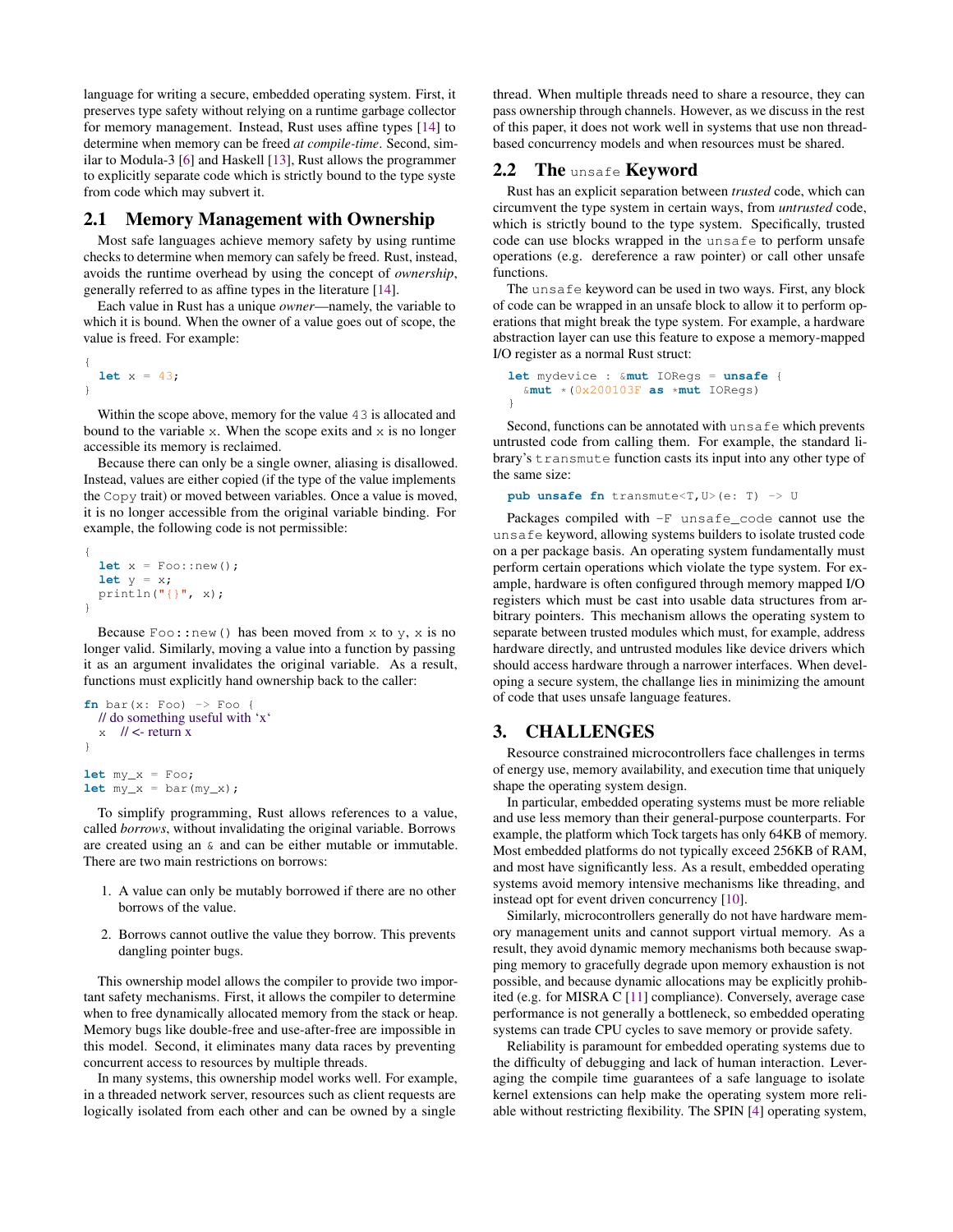for example, was written in Modula-3. SPIN showed how a safe language provides safe, fast access to protected kernel resources. This safe access, in turn, enables applications to safely extend the kernel with new features and services. Having similar safe extensibility is extremely valuable in an embedded kernel, because a kernel must be able to adapt to many custom hardware configurations and applications.

Implementing an operating system for an embedded platform in Rust, which is nominally well suited for these limitations as it is a low-level language that provides memory safety, has raised three main issues: the tension between ownership and cyclic dependencies in an operating system, capturing state in callback closures, and statically allocating closure memory.

## 3.1 Resource Ownership

Rust's memory ownership model, while providing useful memorymanagement tools, can conflict with common scenarios that arise in operating systems. First, many operating system resources are not dynamically allocated. For example, hardware peripherals are always present, and device drivers are allocated once at system initialization. As these resources are never freed, the ownership mechanisms do not need to manage the lifetimes of these resources.

Second, resources must often be shared between multiple logical units. For example, consider a simple networked application where a reference to the networking stack must be shared between a UDP interface (to allow applications to send packets) and the underlying radio driver (to allow the radio hardware to notify that packets have been received).

#### // Both UDP and RadioDriver need a reference to the // networking stack.

```
impl UDP {
  \bar{l}/ Called from an application to send a packet. Must be able
  // to tell the networking stack to transmit a new packet.
  fn send(&mut self, packet) {
     self.network_stack.outgoing(packet);
   }
}
impl RadioDriver {
  \bar{U} Called from the main loop when a packet arrives.
  // on_receive needs a reference to network_stack
  // to notify it of a received packet.
  fn on_receive(&mut self, packet) {
     self.network_stack.incoming(packet);
   }
}
```
In order to avoid possible data races, Rust's ownership model does not allow the UDP interface and RadioDriver to keep references to the networking stack simultaneously. While hardware interrupts are asynchronous, and therefore run concurrently with other kernel code, in our operating system interrupt handlers enqueue tasks to be run in the main scheduler loop, which is single-threaded. As a result, on\_receive and send can never run concurrently and no data race is possible.

We overcome both issues by declaring most resources as static variables and borrowing them with 'static lifetime. In Rust, borrows with 'static lifetimes are treated specially: only unsafe code can create such a borrow, but once created they can be reborrowed mutably any number of times. Intuitively, the 'static lifetime points to the "original sin" of borrowing a static variable unsafely. Therefore, none of the safety semantics that apply to normal borrows are applied to those with static lifetimes.

Being able to mutably borrow static variables multiple times means our operating system can allow multiple drivers to reference hardware resources or each other. However, doing so means we lose the ability to detect real data races at compile time, for example, if the kernel passes a shared resource to an interrupt handler that may run concurrently. Instead, we resort to an overly conservative convention in which interrupt handlers perform no work except posting to the main scheduler's task queue. An ideal mechanism would, instead, allow for shared state between components that will never run concurrently, but disallow sharing when they may.

## 3.2 Callbacks through Closures

Embedded operating systems are largely event-driven: most computation happens in response to events—e.g. a timer firing, an I/O operation completing, or an external interrupt triggering. The standard C approach to event-driven code is to pass a callback function pointer as a parameter to an asynchronous call. When the asynchronous operation completes, it invokes the callback. There are two problems with this approach. First, a linear sequence of asynchronous operations does not appear in a linear piece of code. Instead, it is spread across a series of many small functions. Second, the programmer must manually pass state between callers and callbacks, e.g., by using "stack ripping" [\[3\]](#page-5-10).

Event-driven application languages, such as JavaScript, help solve this problem by allowing callbacks to be specified as closures at the call site:

```
\mathbf{var} count = 0:
setInterval(function() {
 console.log(count + " clicks");
}, 2000);
onClick(function() {
  count += 1;});
```
The ability write to the callback at the point it is registered makes reading asynchronous code easier. Furthermore, the ability to close over variables from the caller makes resource management simpler.

However, this programming approach requires closure to capture shared state to avoid stack ripping. In the example above, when the call to onClick returns, there are three valid handles to count: one in the caller, and one in each of the closures. In the case of JavaScript, this is safe: programs are single-threaded, so the callback cannot access the closure while the calling context executes.

Rust has closures, but does not assume a particular threading model, so its ownership system prohibits a similar construction. For the closure to capture a variable, it must either take ownership of it, preventing the caller from accessing it, or complete before returning to the caller.

```
let mut x = 0;setInterval(move || { // "||" indicates a closure in Rust
  println!("{} clicks", x);
}, 2000);
\frac{1}{x} is no longer valid in this context, and we
// cannot create the closure for onClick
```
In the context of an embedded OS, this can be critically limiting. In practice, this leads software to take one of two approaches, neither desirable. The first carefully partitions state between a caller and callbacks. For example, instead of using a single, intuitive variable for the LEDs on a device that allows all of the lights to be controlled:

```
// No other code can access LEDs
setTimeout(|| {
  leds.activityToggle();
}, 2000);
```
the ownership concerns force the code to partition the LEDs so that access to each one is stored in separate variables.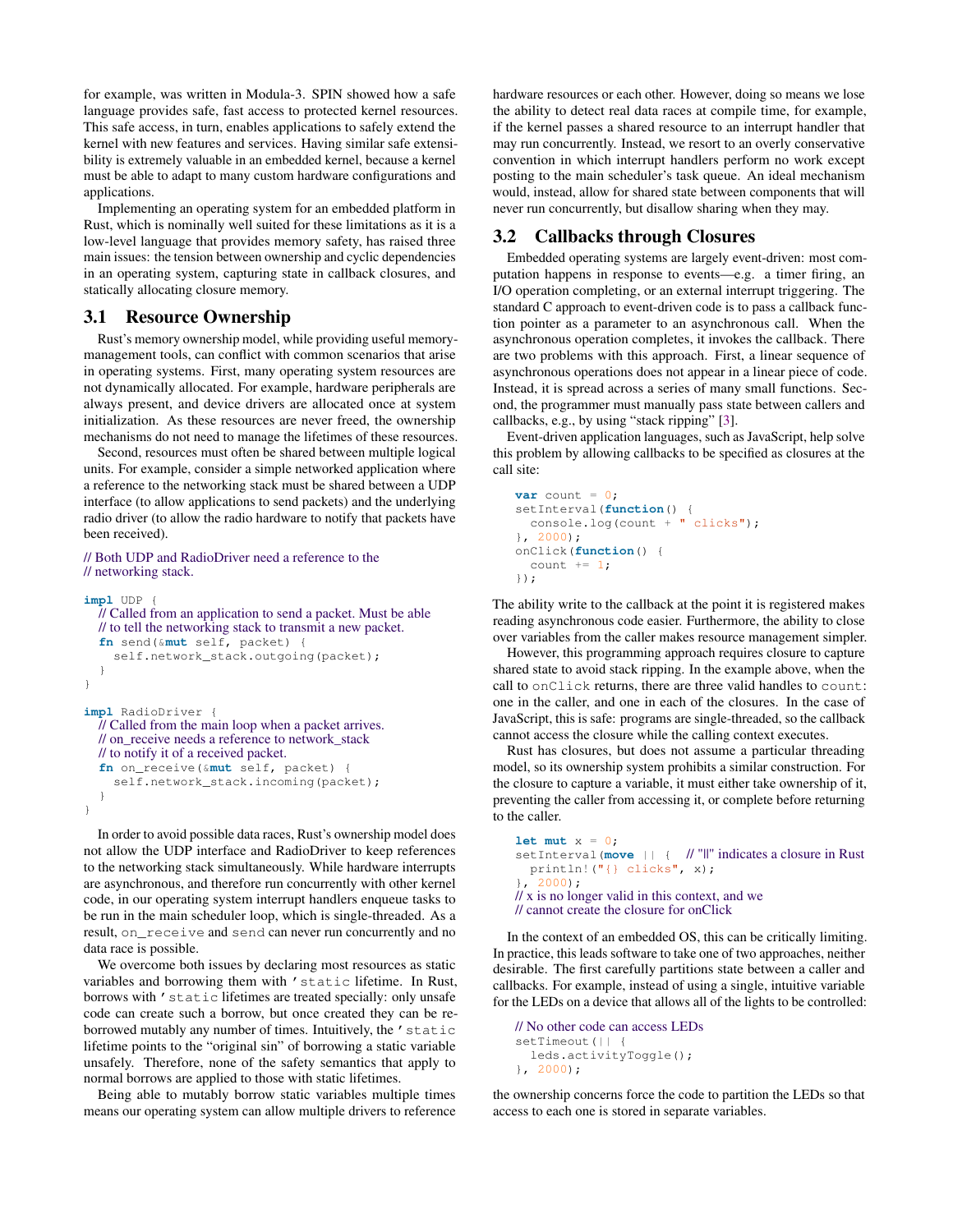```
setTimeout(|| {
  activityLed.toggle();
}, 2000);
```
Unfortunately, the end result of partitioning is tiny, fine-grained interfaces that are very hard to manage. A callback that needs to toggle multiple LEDs, for example, needs to capture each one separately in the closure.

The second approach is to avoid compile time ownership checks and rely on run-time mechanisms. While this may work for some applications, it defeats the purpose of leveraging compile-time safety checks for an embedded operating system.

#### 3.3 Closure Memory Management

Since closures capture dynamic variables, and several instances of a closure may be outstanding concurrently, closures are typically allocated dynamically. However, embedded operating systems often do not, or cannot support dynamic memory allocation.

On the other hand, several common asynchronous patterns do not require closures to be re-entrant, and the memory for the closure can instead be statically allocated at the call site. For example, in TinyOS [\[10\]](#page-5-7), a callback is either posted or not—posting it multiple times results in a single invocation. In Rust, it makes sense to express this with closures:

```
fn set_lcd<F: Fn()>(text: [u8; 256], on_done: &F) {
    spi_write(START, to_static(|| {
        spi_write(text, onDone);
      })
    );
}
```
The set\_lcd function writes a START sequence to the SPI bus connected to an LCD screen, followed by the text to display on the screen. Multiple outstanding closures will never exist as another SPI command cannot be executed until the current command is completed. The goal of to\_static in the example above is to copy captured values into a statically allocated memory buffer (in this case the text buffer and a pointer to the on\_done callback). But how would we implement to static?

In Rust, each closure has a unique type. Therefore, the following to\_static signature would result in a separate instantiation of the function for each closure passed to it:

```
fn to_static<F: Fn() > (closure: F) \rightarrow \&F
```
In principal, this would allow us to statically allocate a buffer sized for each particular closure. Unfortunately, there is no size\_of keyword in Rust, and static initialization cannot invoke functions in this case the function  $size\_of < T>()$  -> usize provided by the Rust core library. In comparions, it is possible to write a version of to\_static in C++11, which has lambdas with similar semantics to Rust closures, *as well as* a size\_of keyword that is resolved at compile-time.

While the syntactic additions required to support statically allocating closures in Rust would be small, they would have a profound difference for engineering resource constrained systems. In our embedded operating system, we have had to abandon closures as a callback mechanism, in favor of more cumbersome, and less comprehensible styles such as statically binding callbacks and manual stack ripping.

# 4. PROPOSED LANGUAGE MECHANISM: EXECUTION CONTEXTS

The core issue underlying hardware resource sharing and callback closures is that Rust does not allow mutable aliasing. This helps prevent common bugs such as data races between threads, iterator invalidation etc. However, under certain constraints, for example, if all aliases are used fromthe same thread, mutable aliases might be perfectly safe. This is the common case for embedded systems, which typically have only one primary execution thread occasionally punctuated by interrupt handlers. Currently, however, Rust's type system is not rich enough to express constraints on thread execution.

We propose an extension to the Rust type-system, called *execution contexts*, that reflects the thread of a value's owner in its type. We argue that this type information could be used to allow multiple borrows of a value from within the same thread, but not across threads. Execution contexts are a compile-time only mechanism that allow the compiler to identify safe operations.

To define an execution context, type parameters are prefixed with the hash character  $(\#)$ , akin to current lifetime annotations  $(')$ . A value's execution context is determined by its owner. When a value is moved between threads (e.g. through a channel), it takes on the execution context of its new owner. Borrows have a *borrowed execution context* (in addition to their own execution context as values) that reflects the execution context of the value they borrow. Finally, execution contexts can be instantiated as type parameters in functions and trait implementations. For example, closure traits (e.g., FnMut, FnOnce) have an execution context parameter that determines the context in which they run. [Table 1](#page-3-0) summarizes the different types that may include an execution context. While every reference has an execution context, like lifetimes they can be elided in most cases.

```
Value #a val
         Borrow & #a var
    Closure Trait FnOnce<#a>
Function Parameter fn f<#a>(var: & #a T) -> #a ()
```
Table 1: Execution context usage. An execution context a is represented in the type system as #a. Execution contexts can be attached to values, borrows, and closure traits, and can also be used as parameters in functions.

#### 4.1 Semantics of Execution Contexts

The goal of execution contexts is to allow programs to mutably borrow values multiple times as long as those borrows are never shared between threads. Execution contexts allow the compiler to distinguish such sharing from actual errors using only local analysis.

By definition, the whole execution of a scope must run in one execution context. Thus every value owned in that scope must have the same execution context. Because callers must own the return value of their callees, values in a parent and a child scope must have the same execution context. Therefore, a *thread* (a single call-graph with no internal concurrency) maps to an execution context.

Entry functions (e.g. *main* or *extern* functions such as signal or hardware interrupt handlers) begin a new execution context. Functions can also "create" new execution contexts by forcing closures to run in a different execution context than the return value of the function. For example, the spawn function from the standard library, which runs its argument in a new POSIX thread:

```
fn spawn<#a, #b, F > (func: F) \Rightarrow #a ()
  where F: FnOnce() + #b;
```

```
// Does not compile: Cannot borrow across contexts
let x = 0;
spawn(|| { println! ("In thread: {}", x); });
```
// Does compile: Can take sole ownership with move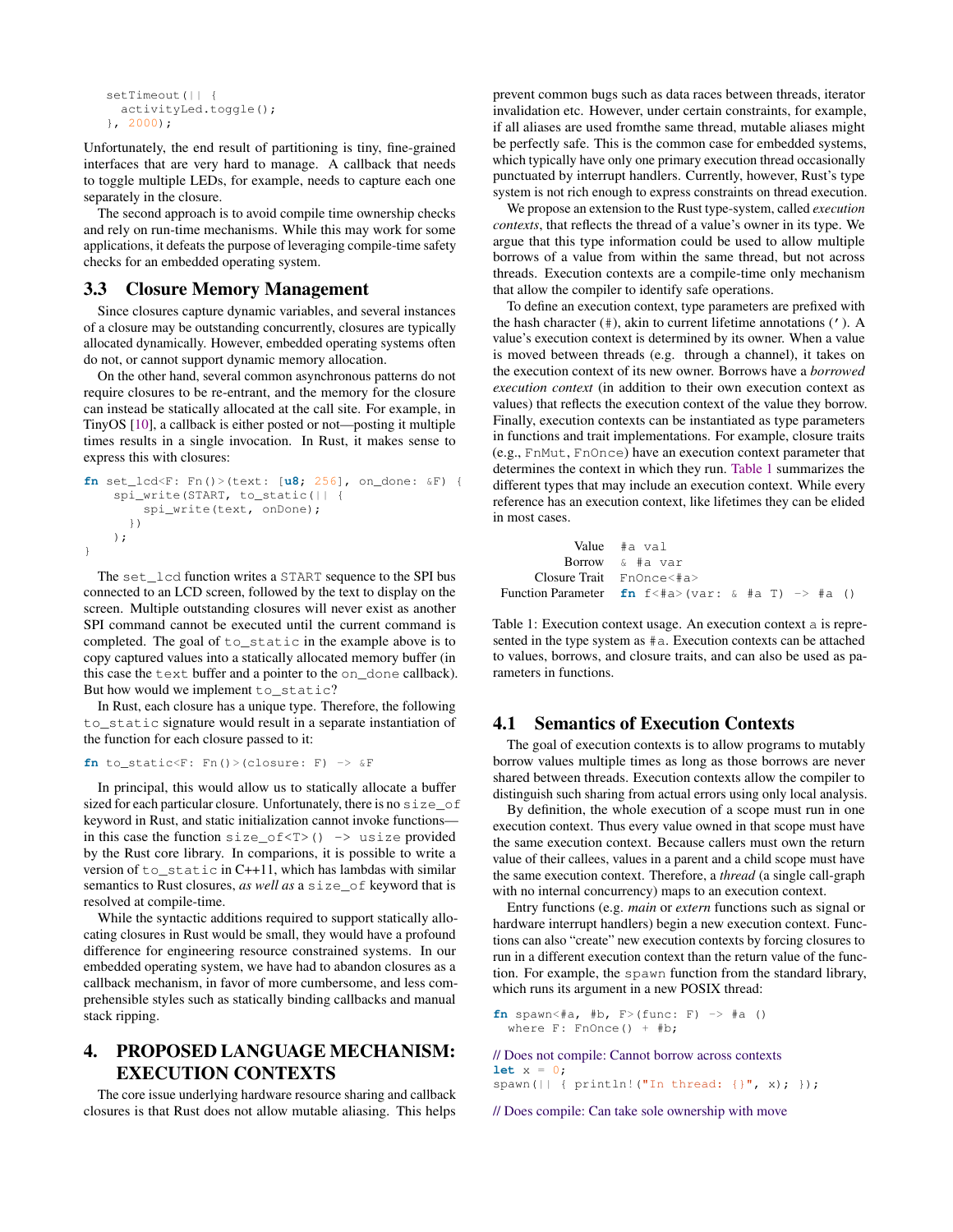#### **let** x = 0; spawn(**move** || { println!("In thread: {}", x); });

The return value of spawn has execution context #a, meaning the caller of spawn has that execution context. Conversely, the argument to spawn is a closure that runs with execution context #b. Because #a might not equal #b, the closure cannot borrow values from the caller, protecting against possible race conditions.

Borrowed execution contexts reflect the original value's execution context and *do not* change when the borrow is moved. Furthermore, because a value cannot be moved while there are borrows of it, a borrowed execution context always matches the execution context of the original value. While borrows, themselves, can be moved between threads, they can only be dereferenced from an execution context that matches their borrowed execution context. Importantly, this allows borrows to be stored as fields in data structures that might be moved between threads, while preserving thread safety.

Execution contexts permit code that was always safe but previously invalid in Rust. Consider a ballot box that stores votes as a list of closures to run when votes are tallied: $<sup>1</sup>$  $<sup>1</sup>$  $<sup>1</sup>$ </sup>

```
struct BallotBox<'a, #a> {
 votes: LinkedList<HeapPtr<FnMut<#a>() + 'a>>,
 yays: #a u32
}
impl<'a, 'b: 'a, #a> BallotBox<'a, #a> {
 pub fn vote_yay(&'b #a mut self) -> #a () {
    votes.push_back(
        HeapPtr::alloc(|| {self.yays += 1})
    )
  }
 pub fn tally(& #a mut self) -> #a u32 {
    for f in self.votes.iter_mut() {
     f();
    }
    return self.yays;
 }
}
```
The stored closures each hold a mutable reference to self with the same execution context  $(\#a)$  as constrained by the type parameter initialization from the impl statement. Since the closures are run to completion in the same thread, these multiple borrows do not introduce race conditions.

In some cases, it is necessary to permit multiple execution contexts to access the same values. [Figure 1](#page-4-1) shows how an interrupt handler, which executes in a unique handler context (#h), can post a task to a shared queue that the scheduler, executing the main kernel context (#k), can dequeue and run. This example introduces the last new construct: the #any execution context. Any execution context may access a value with the #any. Accesses must be serialized internally, for example, using mutexes or atomic sections (disabling interrupts) as appropriate.

#### 4.2 Limitations

Multi-threaded execution is not the only issue that arises from mutable aliasing. For example, internal references union types may break the type system if different types may point to overlapping memory [\[1\]](#page-4-2). Similarly, dynamically sized data structures such as vectors must not free data that may still be referenced by a different alias. Therefore, supporting mutable aliasing in Rust might require subtle changes to the standard library. While we believe execution contexts can, in general, be safe, we have not fully explored their implications on the wider Rust ecosystem.

<span id="page-4-1"></span>// InterruptQueue is shared between threads. It is marked with // the #any context to signify that it can be mutably borrowed // from any thread. The enqueue and dequeue methods must // be implemented using atomic blocks for safety **let** interrupt\_queue: #any InterruptQueue = InterruptQueue::new(); **struct** ButtonDriver<#k> { count: #k usize } **impl**<#k> ButtonDriver<#k> { **pub fn** handle\_interrupt(& #k **mut** self) { // Because self is borrowed with thread #k, we know // the caller is in the same thread that owns self.count, // and are able to borrow it mutably. In our case, this is // because 'handle interrupt' was called from main self.count  $+= 1;$ } **pub fn** RAW\_INTERRUPT<#h>(& #h **mut** self) { // Cannot borrow self.counter because it belongs to // context #k and not #h. Instead self is enqueued to // be handled from the main thread interrupt\_queue.enqueue(self); } } **fn** main() { **let** button\_driver = ButtonDriver{count: 0}; **loop** { interrupt\_queue.dequeue().handle\_interrupt(); } }

Figure 1: Complete example of execution contexts. An interrupt\_queue is shared between a lightweight "top-half" interrupt handler that runs in the interrupt context and the (naïve) scheduler that executes the majority of the interrupt logic in the "bottom-half" interrupt handler in the main kernel execution context.

## 5. RELATED WORK AND CONCLUSIONS

Several previous operating systems have used language features to guarantee the safety of kernel components. SPIN [\[4\]](#page-5-9) allows applications to download extensions written in Modula-3 into the kernel, and uses the language to sandbox the extensions. Singularity [\[9\]](#page-5-11) requires that applications as well as the entire kernel are written in a managed language (C#) and relies entirely on a language sandbox (rather than hardware protection) to isolate applications. Unlike Singularity, Tock cannot rely on a garbage collected language due to the constraints of embedded systems. TinyOS [\[10\]](#page-5-7) detects data races between threads at compile time and requires the programmer to wrap accesses to shared data in atomic blocks that temporarily disable interrupts. However, TinyOS uses a superset of nesC (a C dialect) which provides no memory or type safety.

Clarke and Wrigstad [\[8\]](#page-5-12) point out a similar issue arising from borrowing unique types in a closed loop. They propose the notion of *external uniqueness*, which allows an object subgraph to contain cyclic internal references while having a unique external owner. Our proposal for *execution contexts* in Rust is similar but considers execution threads, instead of object graphs, as the unit of isolation.

Rust's low-level interface, safe memory management, and large community make it a particularly good fit for operating system development. If future language development can address the challenges we have demonstrated, Rust should be well positioned to support the next generation of correct embedded operating systems.

# 6. REFERENCES

<span id="page-4-2"></span>[1] Rust issue: "borrowck is unsound in the presence of  $&$ 'static

<span id="page-4-0"></span><sup>&</sup>lt;sup>1</sup>We use HeapPtr types to allocate heap memory. Readers familiar with Rust should read these as Rust's Box type.